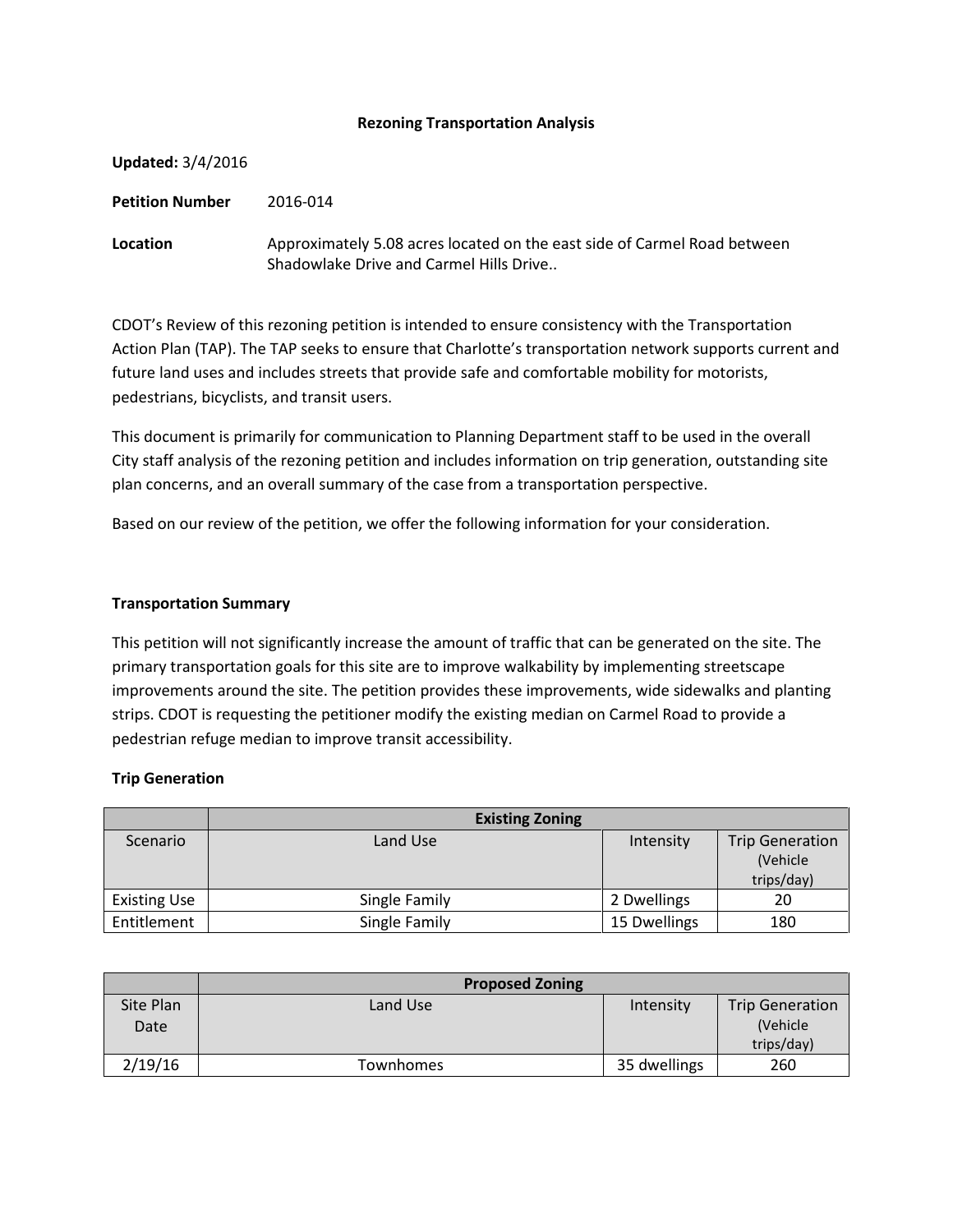## **Resolved Issues**

- 1. The proposed location of Private Road A will create operational problems based on its offset from Glen Forest Drive. The access needs to either be aligned with Glen Forest to eliminate the offset, or located near the southern property boundary to provide adequate space for back-to-back left-turn movements.
- 2. CDOT requests the petitioner install a 13' planting strip and 6' sidewalk along the entire property frontage (future curb line accounts for a 5' bike lane).
- 3. Carmel Rd. is classified as a major thoroughfare on the CRTPO Thoroughfare Plan. CDOT requests that the petitioner dedicates 50' of right-of-way along the property's frontage, measured form the centerline of existing right-of-way. The ROW is to be dedicated at the time of subdivision review or when requested by City, whichever occurs first.

# **Outstanding Issues**

1.) Modify the southern end of the existing Carmel Road median to provide a pedestrian refuge island.

# **Advisory Information**

The following are requirements of the developer that must be satisfied prior to driveway permit approval. We recommend that the petitioner reflect these on the rezoning plan as-appropriate.

- 1. Adequate sight triangles must be reserved at the existing/proposed street entrance(s). Two 35' x 35' and two 10' x 70' sight triangles are required for the entrance(s) to meet requirements. All proposed trees, berms, walls, fences, and/or identification signs must not interfere with sight distance at the entrance(s). Such items should be identified on the site plan.
- 2. The proposed driveway connection(s) to Duckworth Av. will require a driveway permit(s) to be submitted to CDOT for review and approval. The exact driveway location(s) and type/width of the driveway(s) will be determined by CDOT during the driveway permit process. The locations of the driveway(s) shown on the site plan are subject to change in order to align with driveway(s) on the opposite side of the street and comply with City Driveway Regulations and the City Tree Ordinance.
- 3. All proposed commercial driveway connections to a future public street will require a driveway permit to be submitted to CDOT for review and approval.
- 4. Any fence or wall constructed along or adjacent to any sidewalk or street right-of-way requires a certificate issued by CDOT.